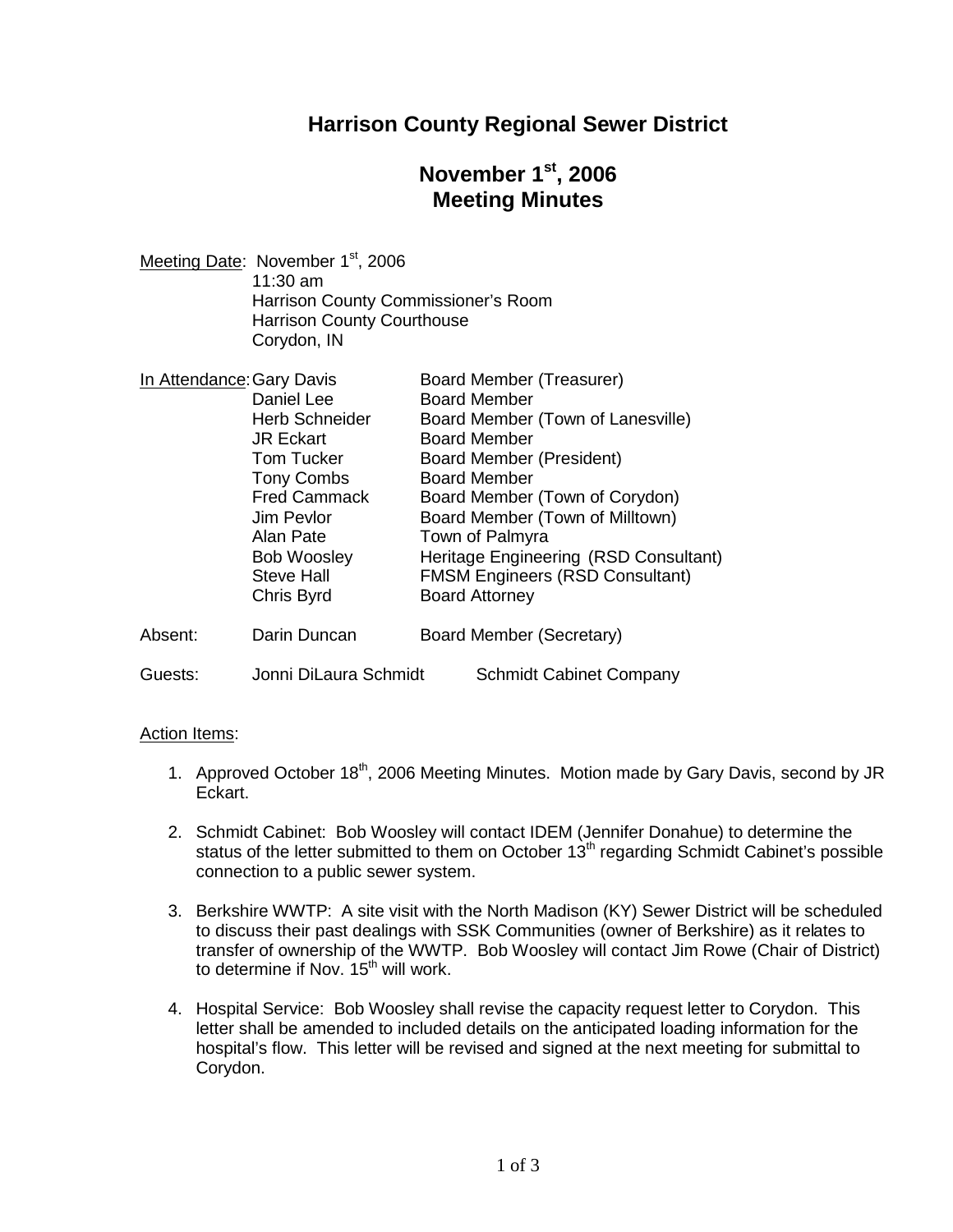- 5. Budget (2007): A budget shall be prepared that includes all projected costs for 2007. This shall include: engineering support, legal support, insurance, potential projects, creation of a website, and miscellaneous reimbursements. A draft of this budget shall be reviewed at the next meeting. Once approved, this budget shall be presented to the Commissioners. It is anticipated that this budget will be presented at the **December 4th Commissioner's Meeting**.
- 6. Stormwater Oversight Request: Outstanding issues pertaining to the 205j Grant have been satisfactorily resolved (per a report from Chris Byrd). Therefore, we will once again approach the Commissioner's with a request for the transfer of stormwater oversight. This request will be made at the **November 6th Commissioner's Meeting**.
- 7. Site Visits to Local WWTP's: It was suggested by a Board member that site visits to all the local WWTP's in the County would be helpful in educating the Board. All agreed. Therefore, site visits will be set up in the near future for all Board members able to attend.

## Summary of Items Discussed

- 1. Hospital Service:
	- The District shall make an official request in writing to Corydon for the acceptance of flow.
	- Corydon shall respond with what improvements are required to their system to accept this flow.
	- The District shall then meet with the Hospital to inform them of the final improvements that are needed.
	- Improvements shall then be designed to meet the requirements of Corydon.
	- Financing: who will pay for these improvements? Discussion was held that perhaps the entire cost of the improvements should be the burden of the hospital to cover, given that they have chosen to start construction prior to having all issues resolved. This shall be discussed further at a future meeting.
- 2. Website: Bob Woosley presented the idea of creating a website for the District. Items to be considered for posting on the site include: contact information, fees, design standards, board agendas and minutes. Other Districts have found these sites to be beneficial in keeping their residents informed. All agreed to give this consideration. A line item shall be added to the draft budget for next year to include a website.
- 3. Design Standards: Darin Duncan is heading a committee to create draft standards. Bob Woosley reported that at the IRSDA Annual Conference (Oct.  $30<sup>th</sup>$ ) he discussed these standards with the Mr. Andrew Williams, Utility Director for the Clay Township Regional Sewer District. Mr. Williams stated that they are currently updating their design standards by utilizing those from the Indianapolis MSD. They are going to use the parts of MSD's standards that apply to work they are doing. He suggested we follow the same course and utilize those of the Louisville and Jefferson County Metropolitan Sewer District. A draft set of standards will be presented at the next board meeting.